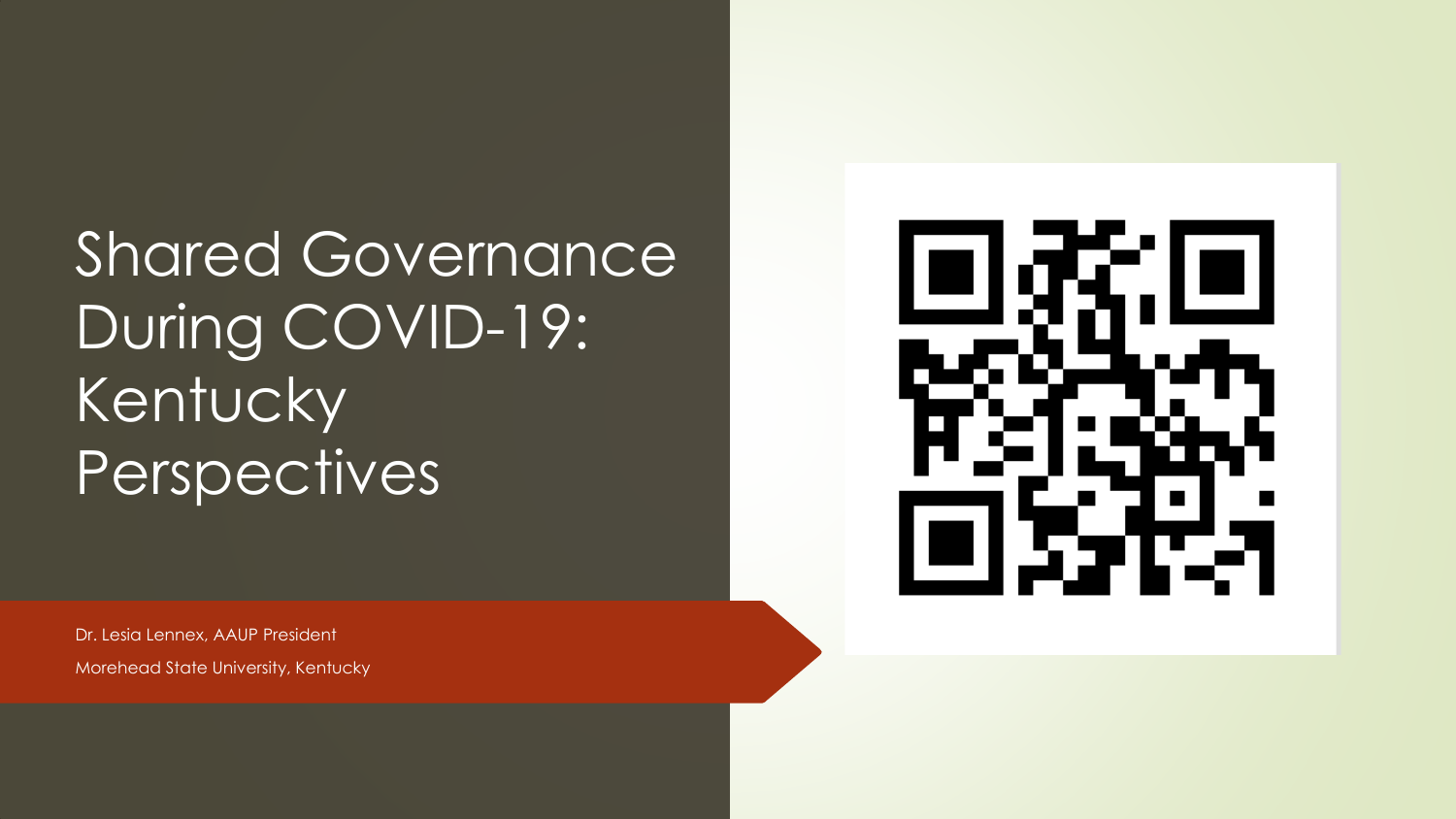Kentucky Perspectives [https://llennex.wixsite.com/drlennexwebsite](https://llennex.wixsite.com/drlennexwebsite/aaup-2021) /aaup-2021

- **Online pivot announced March 13, 2020**
- **Immediate chaos**
- **Realization that it was not a two-week shutdown**
- **Planning for remainder of Spring 2020 and academic year 2020-2021 toward both online teaching and learning and a healthy campus**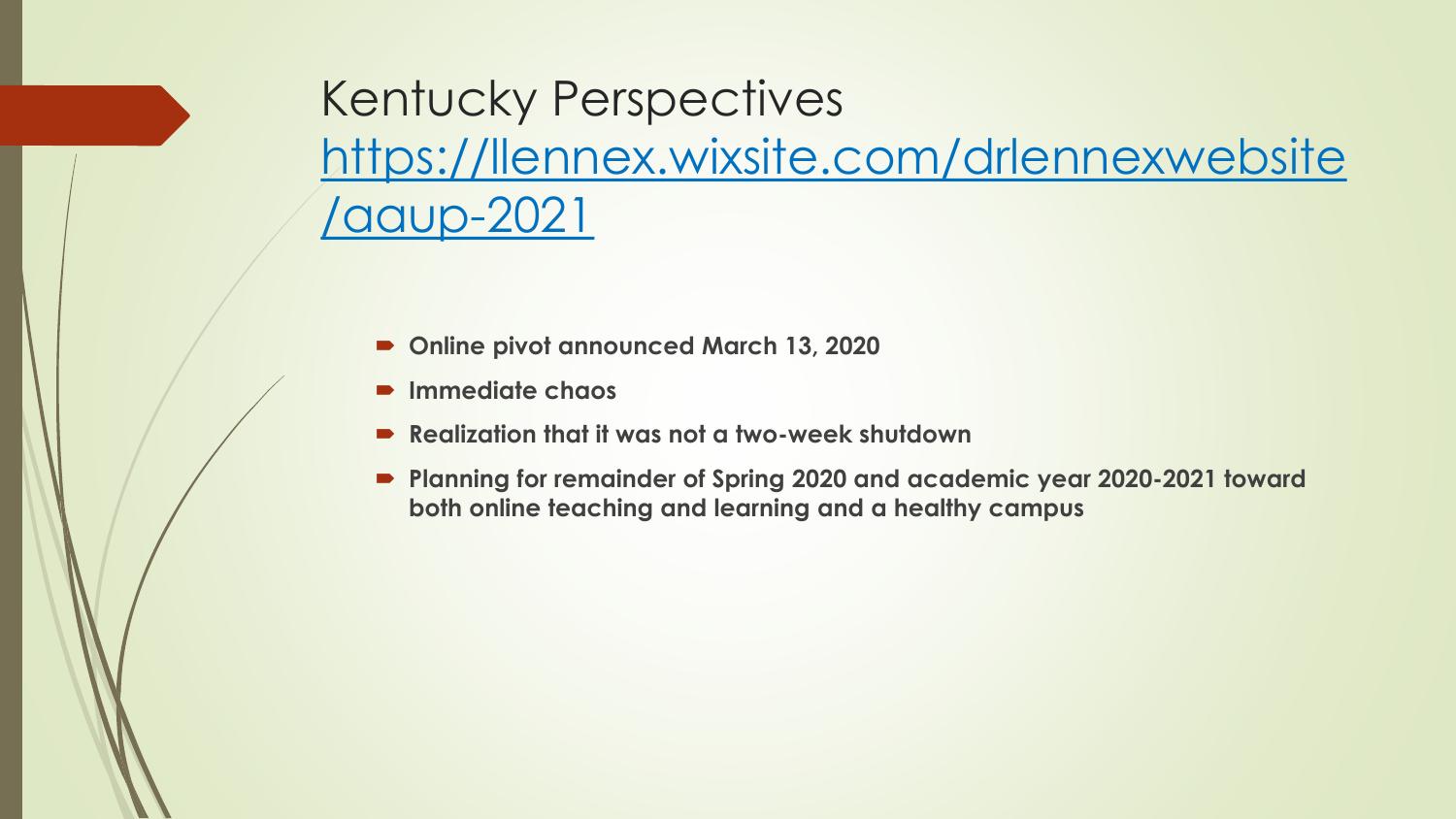## MSU Happenings

- **Faculty Senate last in-person meeting March 5, 2020**
- **Faculty Senate moved to online (Webex) meetings April 2020**
	- Online Teaching Resolution (April)
		- **Partnership with Faculty Center for Teaching and Learning – Survey**
			- **Faculty Online Workshops --- Curriculum, ADA/508 Compliance, Assessment, Rubrics, and Communication**
	- **Resolution re Relief Student Online & Hybrid Fees (June 2020- no action returned from Provost)**
	- **Resolution re Mask Wearing at MSU (June 2020- no action returned from Provost)**
	- **Established the Faculty Senate Award for Shared Governance (April 2021- no action required of Provost)**
	- Open Discussion with Faculty Senate regarding:
		- **Faculty in tenure-track delay of tenure portfolio for one year (April 2020, sent to administration after FS approval Fall 2020)**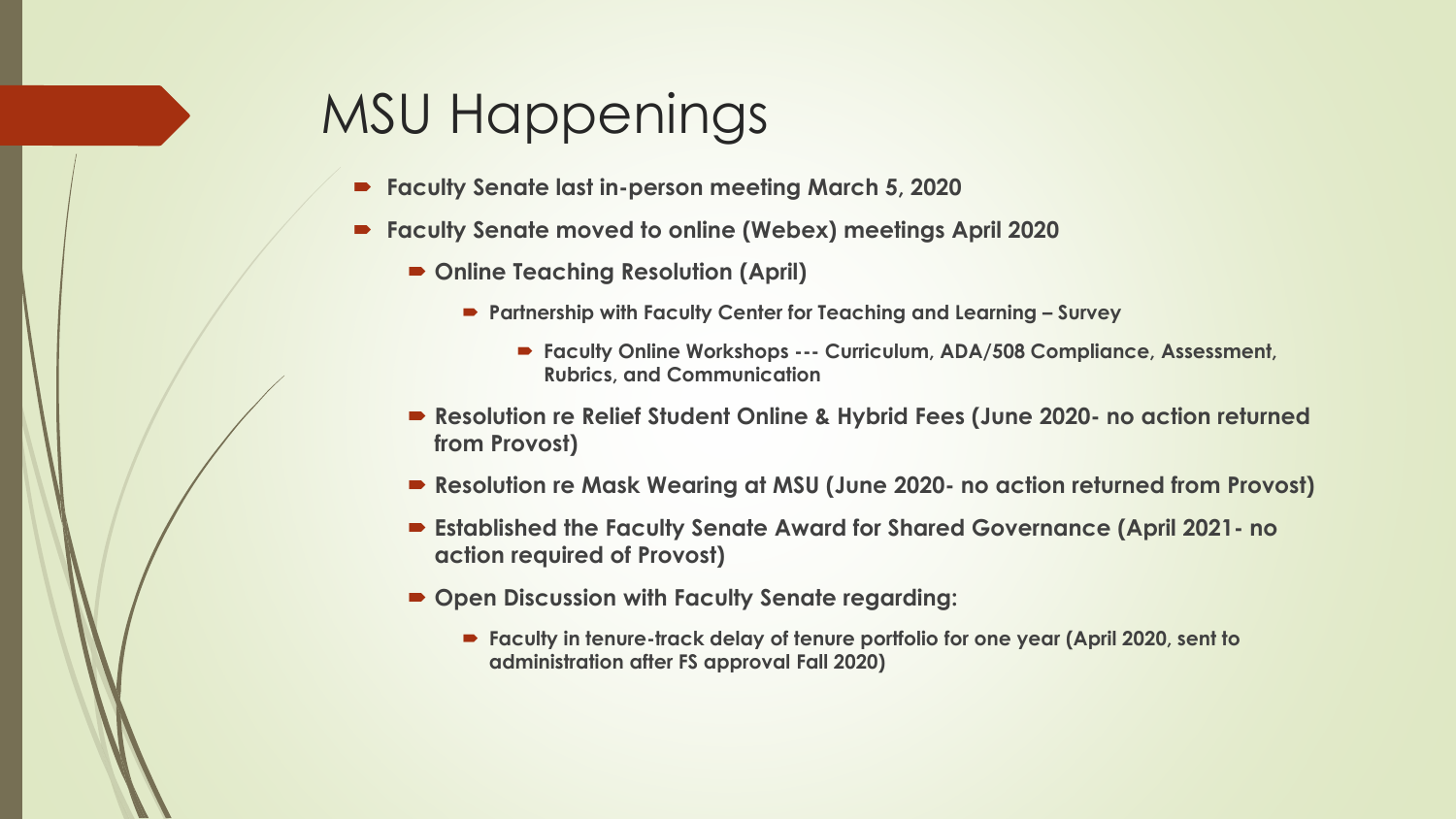## Faculty Center for Teaching & Learning

- **Through Associate Provost, secured funding for faculty workshops in online teaching**
- Solicited instructors from across campus and provided 5 workshops which **also offered faculty stipends (\$500) upon successful completion**
- **Fall survey with FS to assess online teaching and needs responses indicated:**
	- Need to improve student engagement
	- **Need for comprehensive repository for student policies**
	- **Concern for lack of shared governance and push for face-to-face courses**
	- **Concern for lack of COVID-19 policy consistency and reinforcement**
	- **Concern for uncompensated extra responsibilities in teaching online**
		- **Tenure, promotion requirements affected but not altered**
		- **Student evaluations still required**